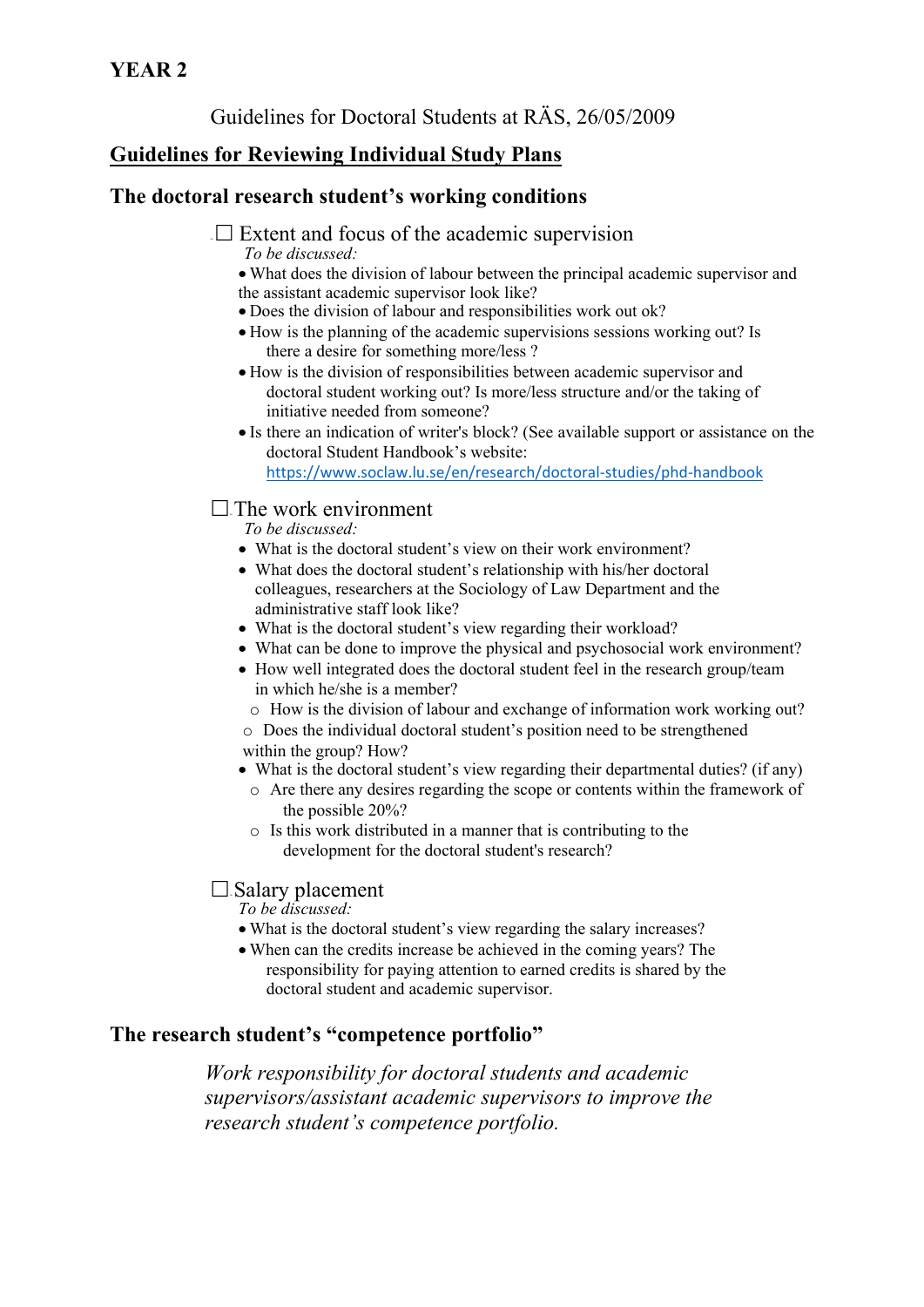<sup>~</sup>Participation in national and international conferences and workshops (and presentation of one's own papers in such contexts)

- $\bullet$  *Which conferences and workshops are relevant and suitable for the coming year?*
- $\bullet$  *What type of support does the doctoral student feel is needed in preparation before attending a conference or participating in a workshop?*
- . *What is expected of the doctoral student with their participation?*
- . *Which foundations can the doctoral student apply to for grants in order to receive travel grants?*

### $\Box$  Submission of articles to journals (and conferences)

- . *When might it be relevant to write during the year?*
- $\bullet$  *Should papers be written individually by the doctoral student or in collaboration with the academic supervisor/assistant academic supervisor?*

. *Which journals are relevant and should possibly be considered to submit to for publication?* 

## $\Box$  Establishment of networks and collaboration with other researchers in the field

- . *Which contacts are important for the doctoral student?*
- . *Can academic supervisors/assistant academic supervisors contribute with contacts or networking?*
- *What steps could be taken in terms of career opportunities? Post-doc? When should money be applied for? By/with whom? Who has ideas for possible postdoc projects?*

### $\Box$ Participation in seminars and courses at other universities (in Sweden or abroad)

- . *What opportunities are there in the coming years?*
- . *Is there any interest?*

### $\square$  Stavs abroad at scientific/research institutions

- $\bullet$ *What opportunities are there in the coming years?*
- . *Is there any interest?*

 $\Box$  Professionally relevant courses of other than those especially related to the subject (communication/presentation, pedagogy, etc.)

 $\bullet$  *What courses are available? Whom should the doctoral student contact to get information about courses?* 

. *How can other courses contribute to the doctoral student's competence portfolio?* 

- *How can they contribute to the research student's career opportunities inside/outside the university?*
- $\bullet$  *Note: Doctoral students who are teaching are expected to have completed the equivalent of a minimum of two weeks of higher education pedagogical teacher training within their doctoral education or departmental duties. For permanent employment as a lecturer/assistant professor after a dissertation, at least five weeks of higher education pedagogical training is required, and thereafter within two years an additional five weeks.*

### $\Box$  Teaching experiences of various kinds

. *What teaching possibilities are available during the upcoming year?*